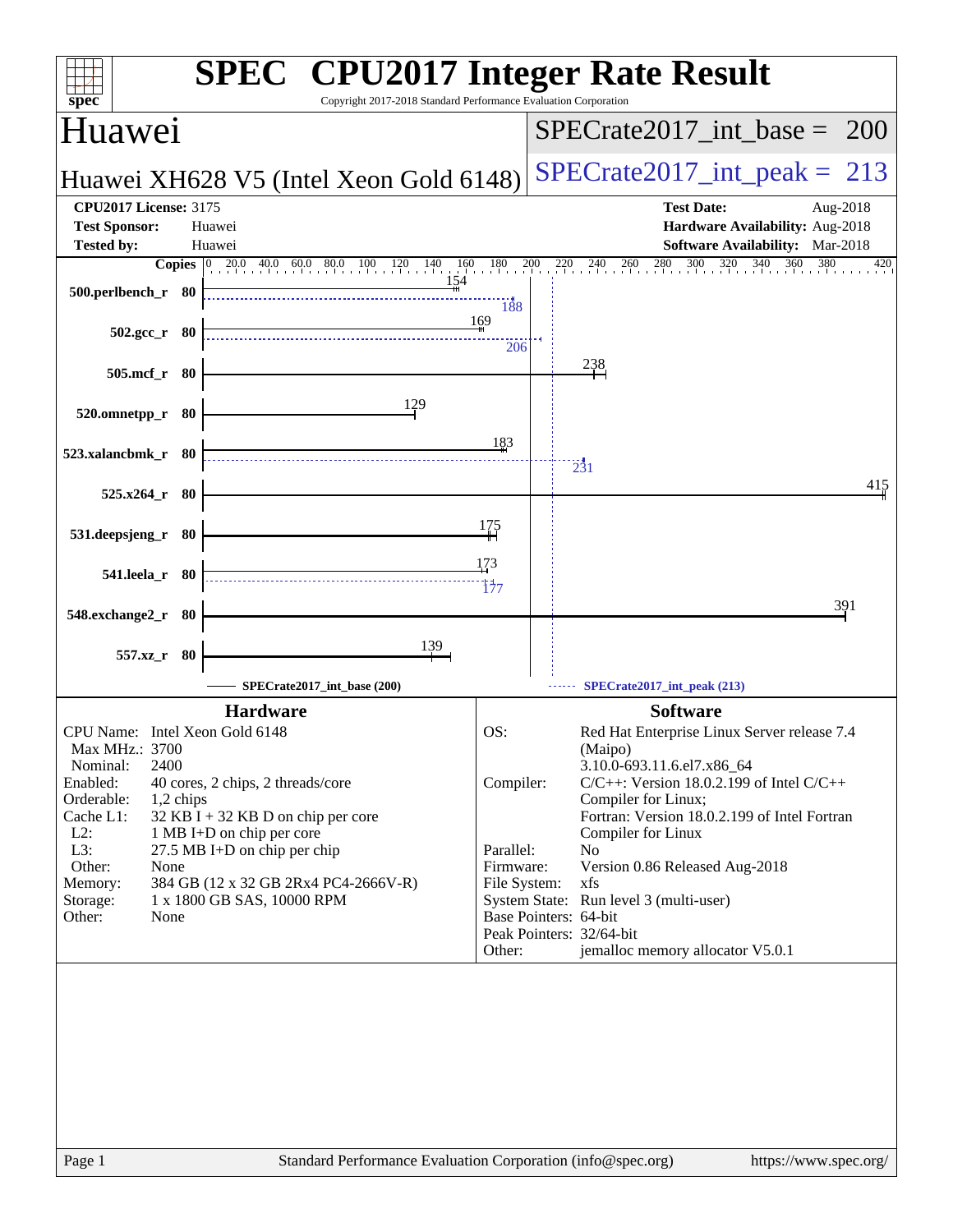

Copyright 2017-2018 Standard Performance Evaluation Corporation

### Huawei

### [SPECrate2017\\_int\\_base =](http://www.spec.org/auto/cpu2017/Docs/result-fields.html#SPECrate2017intbase) 200

### Huawei XH628 V5 (Intel Xeon Gold 6148) SPECrate  $2017$  int peak = 213

**[CPU2017 License:](http://www.spec.org/auto/cpu2017/Docs/result-fields.html#CPU2017License)** 3175 **[Test Date:](http://www.spec.org/auto/cpu2017/Docs/result-fields.html#TestDate)** Aug-2018 **[Test Sponsor:](http://www.spec.org/auto/cpu2017/Docs/result-fields.html#TestSponsor)** Huawei **[Hardware Availability:](http://www.spec.org/auto/cpu2017/Docs/result-fields.html#HardwareAvailability)** Aug-2018 **[Tested by:](http://www.spec.org/auto/cpu2017/Docs/result-fields.html#Testedby)** Huawei **[Software Availability:](http://www.spec.org/auto/cpu2017/Docs/result-fields.html#SoftwareAvailability)** Mar-2018

### **[Results Table](http://www.spec.org/auto/cpu2017/Docs/result-fields.html#ResultsTable)**

|                               | <b>Base</b>   |                |       | <b>Peak</b>    |            |                |       |               |                |              |                |              |                |              |
|-------------------------------|---------------|----------------|-------|----------------|------------|----------------|-------|---------------|----------------|--------------|----------------|--------------|----------------|--------------|
| <b>Benchmark</b>              | <b>Copies</b> | <b>Seconds</b> | Ratio | <b>Seconds</b> | Ratio      | <b>Seconds</b> | Ratio | <b>Copies</b> | <b>Seconds</b> | <b>Ratio</b> | <b>Seconds</b> | <b>Ratio</b> | <b>Seconds</b> | <b>Ratio</b> |
| 500.perlbench_r               | 80            | 819            | 155   | 825            | 154        | 833            | 153   | 80            | 674            | 189          | 677            | 188          | 677            | 188          |
| $502.\text{gcc}$ <sub>r</sub> | 80            | 664            | 171   | 670            | 169        | 673            | 168   | 80            | 551            | 206          | 551            | 206          | 551            | 206          |
| $505$ .mcf r                  | 80            | 527            | 245   | 543            | 238        | 544            | 238   | 80            | 527            | 245          | 543            | 238          | 544            | 238          |
| 520.omnetpp_r                 | 80            | 813            | 129   | 817            | 128        | 814            | 129   | 80            | 813            | 129          | 817            | 128          | 814            | <u>129</u>   |
| 523.xalancbmk r               | 80            | 458            | 184   | 463            | 183        | 466            | 181   | 80            | 364            | 232          | 365            | 231          | 365            | 231          |
| 525.x264 r                    | 80            | 337            | 415   | 337            | 415        | 338            | 414   | 80            | 337            | 415          | 337            | 415          | 338            | 414          |
| 531.deepsjeng_r               | 80            | 513            | 179   | 527            | 174        | 525            | 175   | 80            | 513            | 179          | 527            | 174          | 525            | <u>175</u>   |
| 541.leela r                   | 80            | 765            | 173   | 780            | 170        | 767            | 173   | 80            | 750            | 177          | 751            | 177          | 771            | 172          |
| 548.exchange2_r               | 80            | 536            | 391   | 536            | 391        | 537            | 391   | 80            | 536            | 391          | 536            | 391          | 537            | 391          |
| 557.xz                        | 80            | 574            | 151   | 621            | <u>139</u> | 621            | 139   | 80            | 574            | 151          | 621            | <u>139</u>   | 621            | 139          |
| $SPECrate2017$ int base =     |               |                | 200   |                |            |                |       |               |                |              |                |              |                |              |
| $SPECrate2017$ int peak =     |               |                | 213   |                |            |                |       |               |                |              |                |              |                |              |

Results appear in the [order in which they were run](http://www.spec.org/auto/cpu2017/Docs/result-fields.html#RunOrder). Bold underlined text [indicates a median measurement](http://www.spec.org/auto/cpu2017/Docs/result-fields.html#Median).

### **[Submit Notes](http://www.spec.org/auto/cpu2017/Docs/result-fields.html#SubmitNotes)**

 The numactl mechanism was used to bind copies to processors. The config file option 'submit' was used to generate numactl commands to bind each copy to a specific processor. For details, please see the config file.

### **[Operating System Notes](http://www.spec.org/auto/cpu2017/Docs/result-fields.html#OperatingSystemNotes)**

Stack size set to unlimited using "ulimit -s unlimited"

### **[General Notes](http://www.spec.org/auto/cpu2017/Docs/result-fields.html#GeneralNotes)**

Environment variables set by runcpu before the start of the run: LD\_LIBRARY\_PATH = "/spec2017/lib/ia32:/spec2017/lib/intel64:/spec2017/je5.0.1-32:/spec2017/je5.0.1-64" Binaries compiled on a system with 1x Intel Core i7-6700K CPU + 32GB RAM memory using Redhat Enterprise Linux 7.5 Transparent Huge Pages enabled by default Prior to runcpu invocation Filesystem page cache synced and cleared with: sync; echo 3> /proc/sys/vm/drop\_caches runcpu command invoked through numactl i.e.: numactl --interleave=all runcpu <etc> Yes: The test sponsor attests, as of date of publication, that CVE-2017-5754 (Meltdown) is mitigated in the system as tested and documented. Yes: The test sponsor attests, as of date of publication, that CVE-2017-5753 (Spectre variant 1) is mitigated in the system as tested and documented. Yes: The test sponsor attests, as of date of publication, that CVE-2017-5715 (Spectre variant 2)

**(Continued on next page)**

| Page 2 | Standard Performance Evaluation Corporation (info@spec.org) | https://www.spec.org/ |
|--------|-------------------------------------------------------------|-----------------------|
|--------|-------------------------------------------------------------|-----------------------|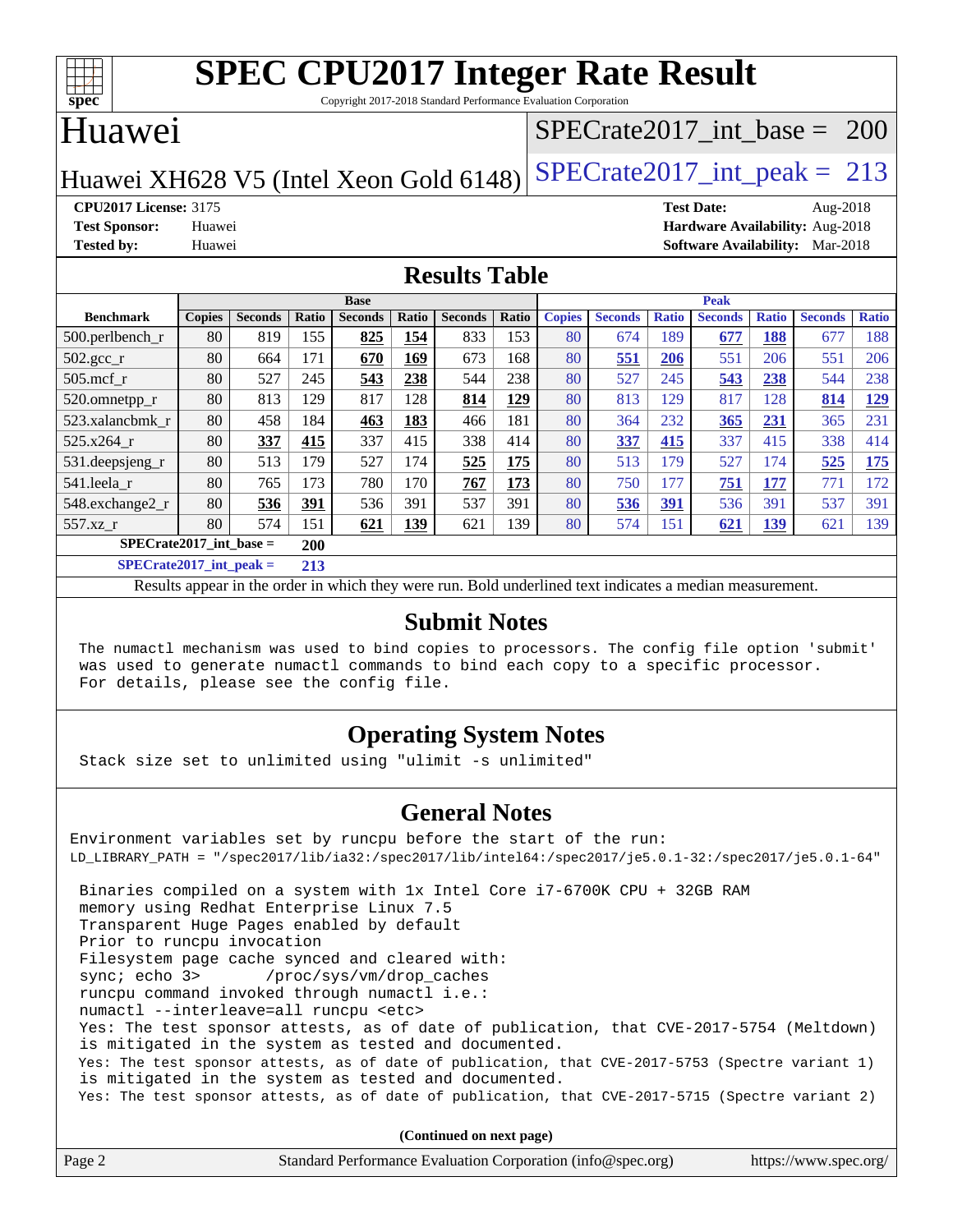

Copyright 2017-2018 Standard Performance Evaluation Corporation

### Huawei

[SPECrate2017\\_int\\_base =](http://www.spec.org/auto/cpu2017/Docs/result-fields.html#SPECrate2017intbase) 200

Huawei XH628 V5 (Intel Xeon Gold 6148) SPECrate  $2017$  int peak = 213

**[Tested by:](http://www.spec.org/auto/cpu2017/Docs/result-fields.html#Testedby)** Huawei **[Software Availability:](http://www.spec.org/auto/cpu2017/Docs/result-fields.html#SoftwareAvailability)** Mar-2018

**[CPU2017 License:](http://www.spec.org/auto/cpu2017/Docs/result-fields.html#CPU2017License)** 3175 **[Test Date:](http://www.spec.org/auto/cpu2017/Docs/result-fields.html#TestDate)** Aug-2018 **[Test Sponsor:](http://www.spec.org/auto/cpu2017/Docs/result-fields.html#TestSponsor)** Huawei **[Hardware Availability:](http://www.spec.org/auto/cpu2017/Docs/result-fields.html#HardwareAvailability)** Aug-2018

### **[General Notes \(Continued\)](http://www.spec.org/auto/cpu2017/Docs/result-fields.html#GeneralNotes)**

Page 3 Standard Performance Evaluation Corporation [\(info@spec.org\)](mailto:info@spec.org) <https://www.spec.org/> is mitigated in the system as tested and documented. jemalloc, a general purpose malloc implementation built with the RedHat Enterprise 7.5, and the system compiler gcc 4.8.5 sources available from jemalloc.net or <https://github.com/jemalloc/jemalloc/releases> **[Platform Notes](http://www.spec.org/auto/cpu2017/Docs/result-fields.html#PlatformNotes)** BIOS configuration: Power Policy Set to Performance SNC Set to Enabled IMC Interleaving Set to 1-way Interleave XPT Prefetch Set to Enabled Sysinfo program /spec2017/bin/sysinfo Rev: r5797 of 2017-06-14 96c45e4568ad54c135fd618bcc091c0f running on localhost.localdomain Fri Aug 10 14:07:07 2018 SUT (System Under Test) info as seen by some common utilities. For more information on this section, see <https://www.spec.org/cpu2017/Docs/config.html#sysinfo> From /proc/cpuinfo model name : Intel(R) Xeon(R) Gold 6148 CPU @ 2.40GHz 2 "physical id"s (chips) 80 "processors" cores, siblings (Caution: counting these is hw and system dependent. The following excerpts from /proc/cpuinfo might not be reliable. Use with caution.) cpu cores : 20 siblings : 40 physical 0: cores 0 1 2 3 4 8 9 10 11 12 16 17 18 19 20 24 25 26 27 28 physical 1: cores 0 1 2 3 4 8 9 10 11 12 16 17 18 19 20 24 25 26 27 28 From lscpu: Architecture: x86\_64 CPU op-mode(s): 32-bit, 64-bit<br>Byte Order: Little Endian Little Endian  $CPU(s):$  80 On-line CPU(s) list: 0-79 Thread(s) per core: 2 Core(s) per socket: 20 Socket(s): 2 NUMA node(s): 4 Vendor ID: GenuineIntel CPU family: 6 Model: 85 Model name: Intel(R) Xeon(R) Gold 6148 CPU @ 2.40GHz Stepping: 4 **(Continued on next page)**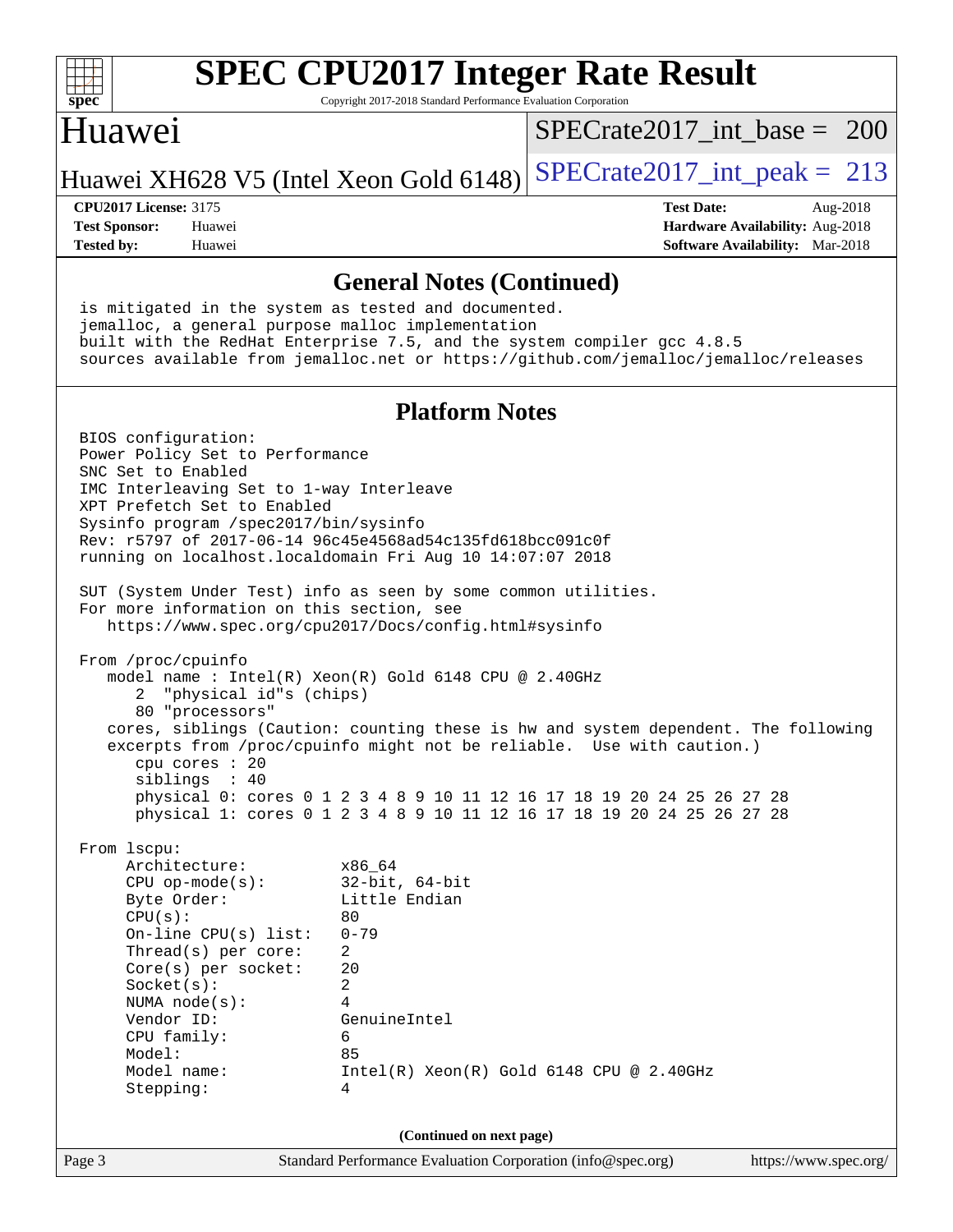| ę,<br>эe<br>č |  |  |  |  |  |
|---------------|--|--|--|--|--|

Copyright 2017-2018 Standard Performance Evaluation Corporation

## Huawei

[SPECrate2017\\_int\\_base =](http://www.spec.org/auto/cpu2017/Docs/result-fields.html#SPECrate2017intbase) 200

Huawei XH628 V5 (Intel Xeon Gold 6148) SPECrate  $2017$ \_int\_peak = 213

**[Tested by:](http://www.spec.org/auto/cpu2017/Docs/result-fields.html#Testedby)** Huawei **[Software Availability:](http://www.spec.org/auto/cpu2017/Docs/result-fields.html#SoftwareAvailability)** Mar-2018

**[CPU2017 License:](http://www.spec.org/auto/cpu2017/Docs/result-fields.html#CPU2017License)** 3175 **[Test Date:](http://www.spec.org/auto/cpu2017/Docs/result-fields.html#TestDate)** Aug-2018 **[Test Sponsor:](http://www.spec.org/auto/cpu2017/Docs/result-fields.html#TestSponsor)** Huawei **[Hardware Availability:](http://www.spec.org/auto/cpu2017/Docs/result-fields.html#HardwareAvailability)** Aug-2018

### **[Platform Notes \(Continued\)](http://www.spec.org/auto/cpu2017/Docs/result-fields.html#PlatformNotes)**

| CPU MHz:<br>BogoMIPS:<br>Virtualization:<br>Lld cache:<br>Lli cache:<br>$L2$ cache:<br>L3 cache:<br>NUMA node0 CPU(s):<br>NUMA nodel CPU(s):<br>NUMA $node2$ $CPU(s):$<br>NUMA node3 CPU(s):<br>Flags:                                                                                                                       | 2400.000<br>4800.00<br>$VT - x$<br>32K<br>32K<br>1024K<br>28160K<br>$0-2, 5, 6, 10-12, 15, 16, 40-42, 45, 46, 50-52, 55, 56$<br>3, 4, 7-9, 13, 14, 17-19, 43, 44, 47-49, 53, 54, 57-59<br>20-22, 25, 26, 30-32, 35, 36, 60-62, 65, 66, 70-72, 75, 76<br>23, 24, 27-29, 33, 34, 37-39, 63, 64, 67-69, 73, 74, 77-79<br>fpu vme de pse tsc msr pae mce cx8 apic sep mtrr pge mca cmov<br>pat pse36 clflush dts acpi mmx fxsr sse sse2 ss ht tm pbe syscall nx pdpelgb rdtscp<br>lm constant_tsc art arch_perfmon pebs bts rep_good nopl xtopology nonstop_tsc<br>aperfmperf eagerfpu pni pclmulqdq dtes64 ds_cpl vmx smx est tm2 ssse3 fma cx16 xtpr<br>pdcm pcid dca sse4_1 sse4_2 x2apic movbe popcnt tsc_deadline_timer aes xsave avx<br>f16c rdrand lahf_lm abm 3dnowprefetch epb cat_13 cdp_13 invpcid_single intel_pt<br>spec_ctrl ibpb_support tpr_shadow vnmi flexpriority ept vpid fsgsbase tsc_adjust<br>bmil hle avx2 smep bmi2 erms invpcid rtm cqm mpx rdt_a avx512f avx512dq rdseed adx<br>smap clflushopt clwb avx512cd avx512bw avx512vl xsaveopt xsavec xgetbvl cqm_llc<br>cqm occup llc cqm mbm total cqm mbm local dtherm ida arat pln pts |                       |
|------------------------------------------------------------------------------------------------------------------------------------------------------------------------------------------------------------------------------------------------------------------------------------------------------------------------------|-------------------------------------------------------------------------------------------------------------------------------------------------------------------------------------------------------------------------------------------------------------------------------------------------------------------------------------------------------------------------------------------------------------------------------------------------------------------------------------------------------------------------------------------------------------------------------------------------------------------------------------------------------------------------------------------------------------------------------------------------------------------------------------------------------------------------------------------------------------------------------------------------------------------------------------------------------------------------------------------------------------------------------------------------------------------------------------------------------------------------------------------------------------|-----------------------|
| /proc/cpuinfo cache data<br>cache size : 28160 KB<br>physical chip.<br>$available: 4 nodes (0-3)$<br>node 0 size: 96437 MB<br>node 0 free: 93142 MB<br>node 1 size: 98304 MB<br>node 1 free: 95974 MB<br>node 2 size: 98304 MB<br>node 2 free: 96020 MB<br>node 3 size: 98304 MB<br>node 3 free: 95985 MB<br>node distances: | From numactl --hardware WARNING: a numactl 'node' might or might not correspond to a<br>node 0 cpus: 0 1 2 5 6 10 11 12 15 16 40 41 42 45 46 50 51 52 55 56<br>node 1 cpus: 3 4 7 8 9 13 14 17 18 19 43 44 47 48 49 53 54 57 58 59<br>node 2 cpus: 20 21 22 25 26 30 31 32 35 36 60 61 62 65 66 70 71 72 75 76<br>node 3 cpus: 23 24 27 28 29 33 34 37 38 39 63 64 67 68 69 73 74 77 78 79                                                                                                                                                                                                                                                                                                                                                                                                                                                                                                                                                                                                                                                                                                                                                                  |                       |
| node<br>0<br>1<br>2<br>3<br>10<br>11<br>21<br>0 :<br>21<br>1:<br>11<br>21<br>21<br>10<br>2:<br>21<br>10<br>11<br>21<br>3:<br>21<br>21<br>11<br>$10$                                                                                                                                                                          |                                                                                                                                                                                                                                                                                                                                                                                                                                                                                                                                                                                                                                                                                                                                                                                                                                                                                                                                                                                                                                                                                                                                                             |                       |
| Page 4                                                                                                                                                                                                                                                                                                                       | (Continued on next page)<br>Standard Performance Evaluation Corporation (info@spec.org)                                                                                                                                                                                                                                                                                                                                                                                                                                                                                                                                                                                                                                                                                                                                                                                                                                                                                                                                                                                                                                                                     | https://www.spec.org/ |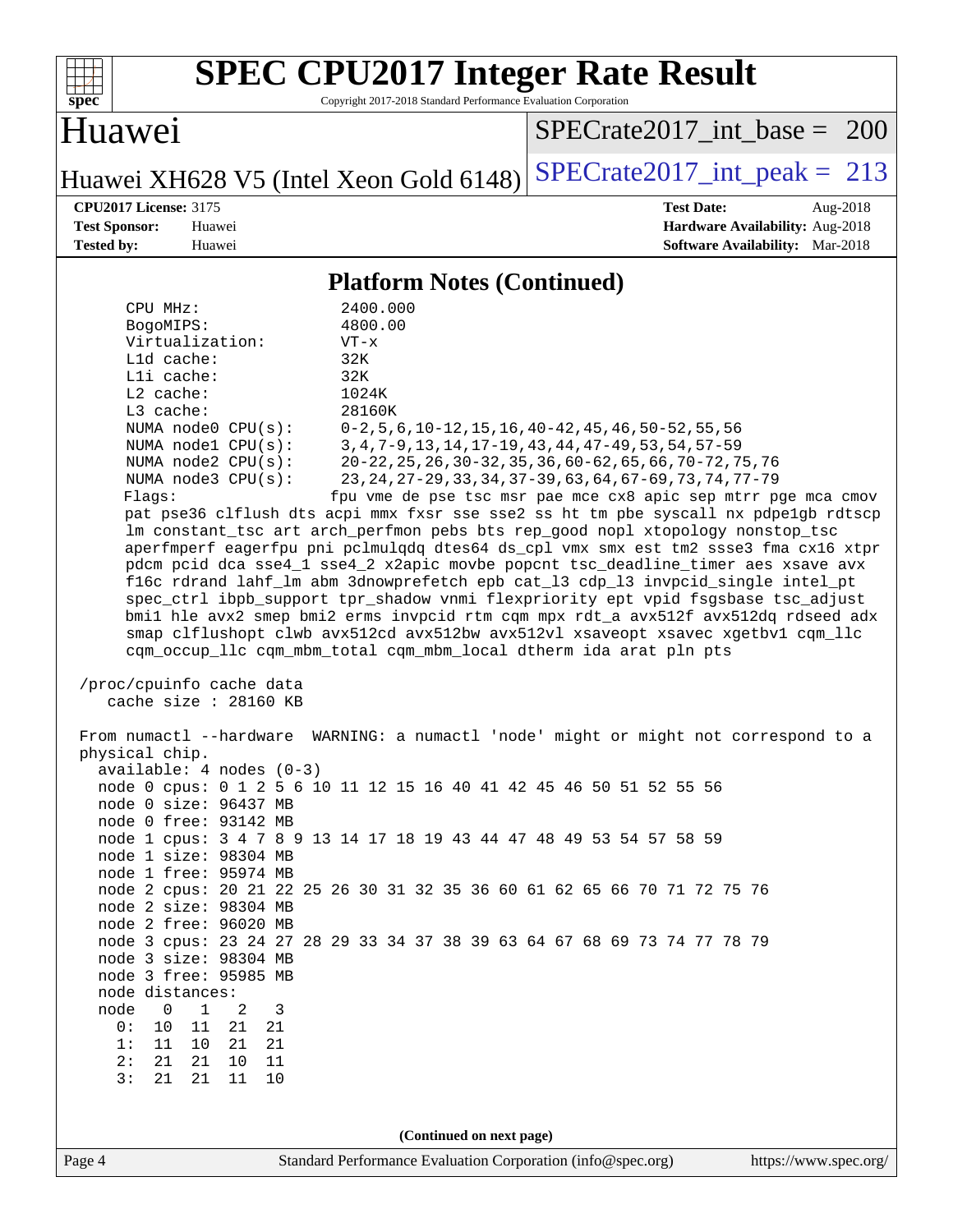| <b>SPEC CPU2017 Integer Rate Result</b><br>Copyright 2017-2018 Standard Performance Evaluation Corporation<br>$spec^*$                                                                                                                                                                                                                                                                                                                                                                                                                                                                                                                                                                                                                                                                                                                                                                                                                                                                                                                                                                                                                                                                                                                                                                                                                                                                                                                                                                                                                                                                         |                                                                                                     |
|------------------------------------------------------------------------------------------------------------------------------------------------------------------------------------------------------------------------------------------------------------------------------------------------------------------------------------------------------------------------------------------------------------------------------------------------------------------------------------------------------------------------------------------------------------------------------------------------------------------------------------------------------------------------------------------------------------------------------------------------------------------------------------------------------------------------------------------------------------------------------------------------------------------------------------------------------------------------------------------------------------------------------------------------------------------------------------------------------------------------------------------------------------------------------------------------------------------------------------------------------------------------------------------------------------------------------------------------------------------------------------------------------------------------------------------------------------------------------------------------------------------------------------------------------------------------------------------------|-----------------------------------------------------------------------------------------------------|
| Huawei                                                                                                                                                                                                                                                                                                                                                                                                                                                                                                                                                                                                                                                                                                                                                                                                                                                                                                                                                                                                                                                                                                                                                                                                                                                                                                                                                                                                                                                                                                                                                                                         | $SPECrate2017$ int base = 200                                                                       |
| Huawei XH628 V5 (Intel Xeon Gold 6148)                                                                                                                                                                                                                                                                                                                                                                                                                                                                                                                                                                                                                                                                                                                                                                                                                                                                                                                                                                                                                                                                                                                                                                                                                                                                                                                                                                                                                                                                                                                                                         | $SPECrate2017\_int\_peak = 213$                                                                     |
| <b>CPU2017 License: 3175</b><br><b>Test Sponsor:</b><br>Huawei<br><b>Tested by:</b><br>Huawei                                                                                                                                                                                                                                                                                                                                                                                                                                                                                                                                                                                                                                                                                                                                                                                                                                                                                                                                                                                                                                                                                                                                                                                                                                                                                                                                                                                                                                                                                                  | <b>Test Date:</b><br>Aug-2018<br>Hardware Availability: Aug-2018<br>Software Availability: Mar-2018 |
| <b>Platform Notes (Continued)</b>                                                                                                                                                                                                                                                                                                                                                                                                                                                                                                                                                                                                                                                                                                                                                                                                                                                                                                                                                                                                                                                                                                                                                                                                                                                                                                                                                                                                                                                                                                                                                              |                                                                                                     |
| From /proc/meminfo<br>MemTotal:<br>394174368 kB<br>HugePages_Total:<br>0<br>Hugepagesize:<br>2048 kB<br>From /etc/*release* /etc/*version*<br>os-release:<br>NAME="Red Hat Enterprise Linux Server"<br>VERSION="7.4 (Maipo)"<br>ID="rhel"<br>ID_LIKE="fedora"<br>VARIANT="Server"<br>VARIANT ID="server"<br>VERSION_ID="7.4"<br>PRETTY_NAME="Red Hat Enterprise Linux Server 7.4 (Maipo)"<br>redhat-release: Red Hat Enterprise Linux Server release 7.4 (Maipo)<br>system-release: Red Hat Enterprise Linux Server release 7.4 (Maipo)<br>system-release-cpe: cpe:/o:redhat:enterprise_linux:7.4:ga:server<br>uname $-a$ :<br>Linux localhost.localdomain 3.10.0-693.11.6.el7.x86_64 #1 SMP Thu Dec 28 14:23:39 EST<br>2017 x86_64 x86_64 x86_64 GNU/Linux<br>run-level 3 Aug 10 14:06<br>SPEC is set to: /spec2017<br>Type Size Used Avail Use% Mounted on<br>Filesystem<br>/dev/sda4<br>xfs<br>553G 5.6G<br>547G<br>$2\frac{8}{1}$ /<br>Additional information from dmidecode follows. WARNING: Use caution when you interpret<br>this section. The 'dmidecode' program reads system data which is "intended to allow<br>hardware to be accurately determined", but the intent may not be met, as there are<br>frequent changes to hardware, firmware, and the "DMTF SMBIOS" standard.<br>BIOS INSYDE Corp. 0.86 08/06/2018<br>Memory:<br>4x NO DIMM NO DIMM<br>12x Samsung M393A4K40BB2-CTD 32 GB 2 rank 2666<br>(End of data from sysinfo program)<br><b>Compiler Version Notes</b><br>500.perlbench_r(base) 502.gcc_r(base) 505.mcf_r(base) 525.x264_r(base)<br>CC.<br>$557. xz_r(base)$ | ------------------------                                                                            |
| (Continued on next page)                                                                                                                                                                                                                                                                                                                                                                                                                                                                                                                                                                                                                                                                                                                                                                                                                                                                                                                                                                                                                                                                                                                                                                                                                                                                                                                                                                                                                                                                                                                                                                       |                                                                                                     |
| Page 5<br>Standard Performance Evaluation Corporation (info@spec.org)                                                                                                                                                                                                                                                                                                                                                                                                                                                                                                                                                                                                                                                                                                                                                                                                                                                                                                                                                                                                                                                                                                                                                                                                                                                                                                                                                                                                                                                                                                                          | https://www.spec.org/                                                                               |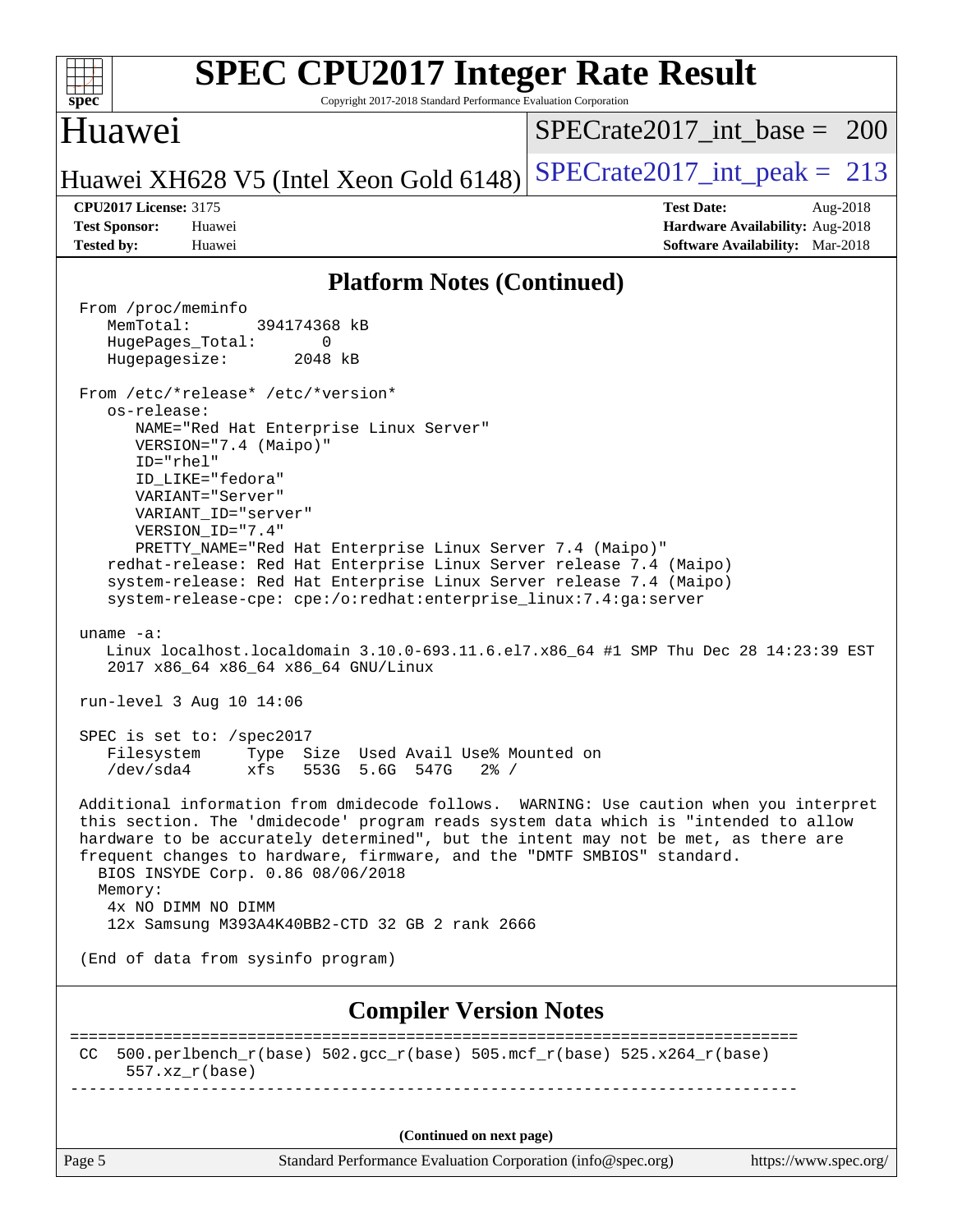| Huawei                                                                                                          | Copyright 2017-2018 Standard Performance Evaluation Corporation<br>$SPECrate2017$ int base = 200    |
|-----------------------------------------------------------------------------------------------------------------|-----------------------------------------------------------------------------------------------------|
| Huawei XH628 V5 (Intel Xeon Gold 6148)                                                                          | $SPECTate2017\_int\_peak = 213$                                                                     |
| <b>CPU2017 License: 3175</b><br><b>Test Sponsor:</b><br>Huawei<br><b>Tested by:</b><br>Huawei                   | <b>Test Date:</b><br>Aug-2018<br>Hardware Availability: Aug-2018<br>Software Availability: Mar-2018 |
| <b>Compiler Version Notes (Continued)</b>                                                                       |                                                                                                     |
| icc (ICC) 18.0.2 20180210<br>Copyright (C) 1985-2018 Intel Corporation. All rights reserved.                    |                                                                                                     |
| $500.perlbench_r(peak)$ $502.gcc_r(peak)$ $505.mef_r(peak)$ $525. x264_r(peak)$<br>CC.<br>$557. xz_r (peak)$    |                                                                                                     |
| icc (ICC) 18.0.2 20180210<br>Copyright (C) 1985-2018 Intel Corporation. All rights reserved.                    |                                                                                                     |
| CXXC 520.omnetpp_r(base) 523.xalancbmk_r(base) 531.deepsjeng_r(base)<br>$541.$ leela_r(base)                    |                                                                                                     |
| icpc (ICC) 18.0.2 20180210<br>Copyright (C) 1985-2018 Intel Corporation. All rights reserved.                   |                                                                                                     |
| CXXC 520.omnetpp_r(peak) 523.xalancbmk_r(peak) 531.deepsjeng_r(peak)<br>541.leela_r(peak)                       |                                                                                                     |
| icpc (ICC) 18.0.2 20180210<br>Copyright (C) 1985-2018 Intel Corporation. All rights reserved.                   |                                                                                                     |
| 548.exchange2_r(base)<br>FC.                                                                                    |                                                                                                     |
| ifort (IFORT) 18.0.2 20180210<br>Copyright (C) 1985-2018 Intel Corporation. All rights reserved.<br>___________ |                                                                                                     |
| $FC$ 548. exchange $2_r$ (peak)                                                                                 |                                                                                                     |
| ifort (IFORT) 18.0.2 20180210                                                                                   | Copyright (C) 1985-2018 Intel Corporation. All rights reserved.                                     |

[icc -m64 -std=c11](http://www.spec.org/cpu2017/results/res2018q4/cpu2017-20181025-09316.flags.html#user_CCbase_intel_icc_64bit_c11_33ee0cdaae7deeeab2a9725423ba97205ce30f63b9926c2519791662299b76a0318f32ddfffdc46587804de3178b4f9328c46fa7c2b0cd779d7a61945c91cd35)

**(Continued on next page)**

Page 6 Standard Performance Evaluation Corporation [\(info@spec.org\)](mailto:info@spec.org) <https://www.spec.org/>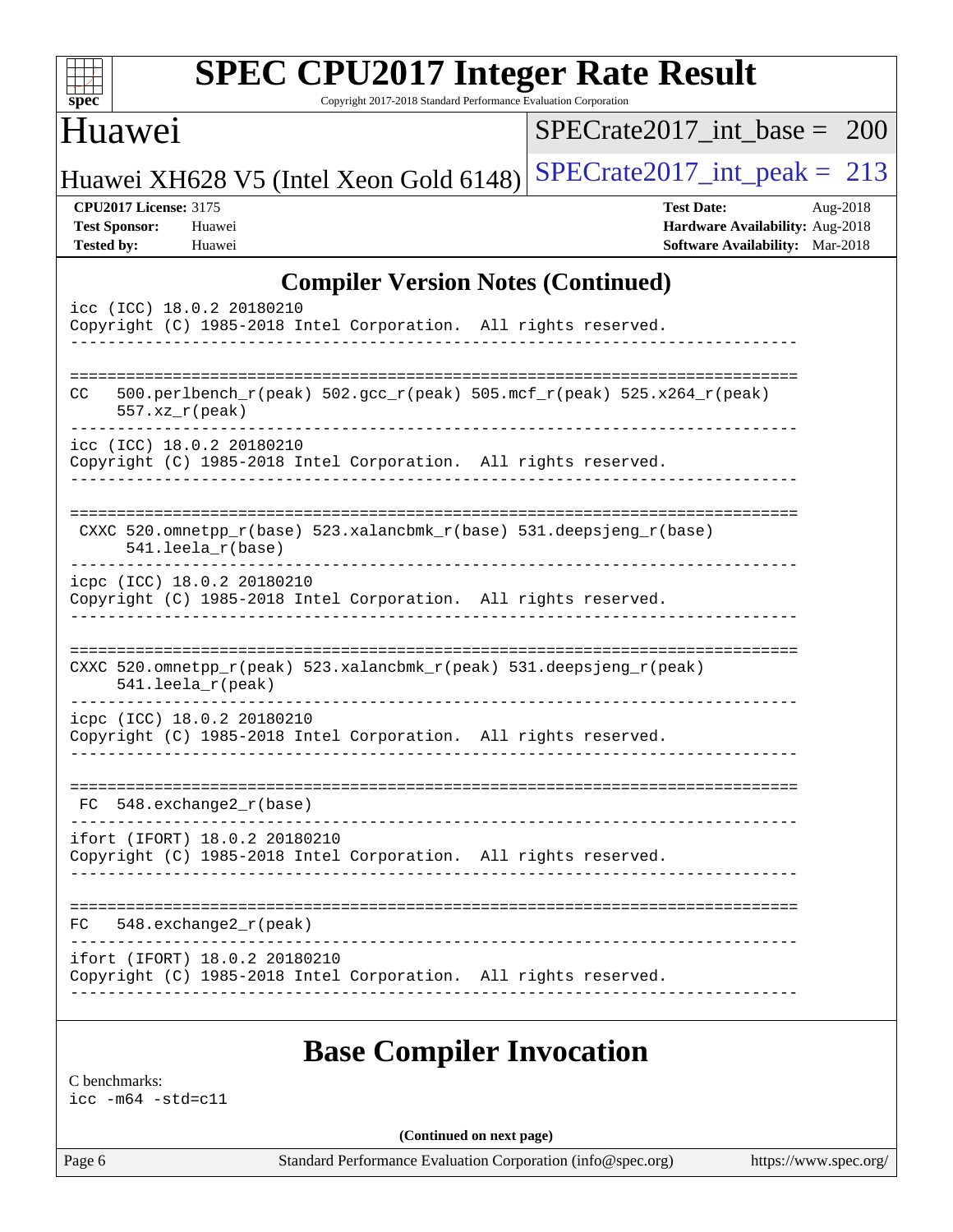

Copyright 2017-2018 Standard Performance Evaluation Corporation

### Huawei

[SPECrate2017\\_int\\_base =](http://www.spec.org/auto/cpu2017/Docs/result-fields.html#SPECrate2017intbase) 200

Huawei XH628 V5 (Intel Xeon Gold 6148) SPECrate  $2017$  int peak = 213

**[CPU2017 License:](http://www.spec.org/auto/cpu2017/Docs/result-fields.html#CPU2017License)** 3175 **[Test Date:](http://www.spec.org/auto/cpu2017/Docs/result-fields.html#TestDate)** Aug-2018 **[Test Sponsor:](http://www.spec.org/auto/cpu2017/Docs/result-fields.html#TestSponsor)** Huawei **[Hardware Availability:](http://www.spec.org/auto/cpu2017/Docs/result-fields.html#HardwareAvailability)** Aug-2018 **[Tested by:](http://www.spec.org/auto/cpu2017/Docs/result-fields.html#Testedby)** Huawei **[Software Availability:](http://www.spec.org/auto/cpu2017/Docs/result-fields.html#SoftwareAvailability)** Mar-2018

## **[Base Compiler Invocation \(Continued\)](http://www.spec.org/auto/cpu2017/Docs/result-fields.html#BaseCompilerInvocation)**

[C++ benchmarks](http://www.spec.org/auto/cpu2017/Docs/result-fields.html#CXXbenchmarks): [icpc -m64](http://www.spec.org/cpu2017/results/res2018q4/cpu2017-20181025-09316.flags.html#user_CXXbase_intel_icpc_64bit_4ecb2543ae3f1412ef961e0650ca070fec7b7afdcd6ed48761b84423119d1bf6bdf5cad15b44d48e7256388bc77273b966e5eb805aefd121eb22e9299b2ec9d9)

[Fortran benchmarks](http://www.spec.org/auto/cpu2017/Docs/result-fields.html#Fortranbenchmarks): [ifort -m64](http://www.spec.org/cpu2017/results/res2018q4/cpu2017-20181025-09316.flags.html#user_FCbase_intel_ifort_64bit_24f2bb282fbaeffd6157abe4f878425411749daecae9a33200eee2bee2fe76f3b89351d69a8130dd5949958ce389cf37ff59a95e7a40d588e8d3a57e0c3fd751)

## **[Base Portability Flags](http://www.spec.org/auto/cpu2017/Docs/result-fields.html#BasePortabilityFlags)**

 500.perlbench\_r: [-DSPEC\\_LP64](http://www.spec.org/cpu2017/results/res2018q4/cpu2017-20181025-09316.flags.html#b500.perlbench_r_basePORTABILITY_DSPEC_LP64) [-DSPEC\\_LINUX\\_X64](http://www.spec.org/cpu2017/results/res2018q4/cpu2017-20181025-09316.flags.html#b500.perlbench_r_baseCPORTABILITY_DSPEC_LINUX_X64) 502.gcc\_r: [-DSPEC\\_LP64](http://www.spec.org/cpu2017/results/res2018q4/cpu2017-20181025-09316.flags.html#suite_basePORTABILITY502_gcc_r_DSPEC_LP64) 505.mcf\_r: [-DSPEC\\_LP64](http://www.spec.org/cpu2017/results/res2018q4/cpu2017-20181025-09316.flags.html#suite_basePORTABILITY505_mcf_r_DSPEC_LP64) 520.omnetpp\_r: [-DSPEC\\_LP64](http://www.spec.org/cpu2017/results/res2018q4/cpu2017-20181025-09316.flags.html#suite_basePORTABILITY520_omnetpp_r_DSPEC_LP64) 523.xalancbmk\_r: [-DSPEC\\_LP64](http://www.spec.org/cpu2017/results/res2018q4/cpu2017-20181025-09316.flags.html#suite_basePORTABILITY523_xalancbmk_r_DSPEC_LP64) [-DSPEC\\_LINUX](http://www.spec.org/cpu2017/results/res2018q4/cpu2017-20181025-09316.flags.html#b523.xalancbmk_r_baseCXXPORTABILITY_DSPEC_LINUX) 525.x264\_r: [-DSPEC\\_LP64](http://www.spec.org/cpu2017/results/res2018q4/cpu2017-20181025-09316.flags.html#suite_basePORTABILITY525_x264_r_DSPEC_LP64) 531.deepsjeng\_r: [-DSPEC\\_LP64](http://www.spec.org/cpu2017/results/res2018q4/cpu2017-20181025-09316.flags.html#suite_basePORTABILITY531_deepsjeng_r_DSPEC_LP64) 541.leela\_r: [-DSPEC\\_LP64](http://www.spec.org/cpu2017/results/res2018q4/cpu2017-20181025-09316.flags.html#suite_basePORTABILITY541_leela_r_DSPEC_LP64) 548.exchange2\_r: [-DSPEC\\_LP64](http://www.spec.org/cpu2017/results/res2018q4/cpu2017-20181025-09316.flags.html#suite_basePORTABILITY548_exchange2_r_DSPEC_LP64) 557.xz\_r: [-DSPEC\\_LP64](http://www.spec.org/cpu2017/results/res2018q4/cpu2017-20181025-09316.flags.html#suite_basePORTABILITY557_xz_r_DSPEC_LP64)

## **[Base Optimization Flags](http://www.spec.org/auto/cpu2017/Docs/result-fields.html#BaseOptimizationFlags)**

### [C benchmarks](http://www.spec.org/auto/cpu2017/Docs/result-fields.html#Cbenchmarks):

[-Wl,-z,muldefs](http://www.spec.org/cpu2017/results/res2018q4/cpu2017-20181025-09316.flags.html#user_CCbase_link_force_multiple1_b4cbdb97b34bdee9ceefcfe54f4c8ea74255f0b02a4b23e853cdb0e18eb4525ac79b5a88067c842dd0ee6996c24547a27a4b99331201badda8798ef8a743f577) [-xCORE-AVX512](http://www.spec.org/cpu2017/results/res2018q4/cpu2017-20181025-09316.flags.html#user_CCbase_f-xCORE-AVX512) [-ipo](http://www.spec.org/cpu2017/results/res2018q4/cpu2017-20181025-09316.flags.html#user_CCbase_f-ipo) [-O3](http://www.spec.org/cpu2017/results/res2018q4/cpu2017-20181025-09316.flags.html#user_CCbase_f-O3) [-no-prec-div](http://www.spec.org/cpu2017/results/res2018q4/cpu2017-20181025-09316.flags.html#user_CCbase_f-no-prec-div) [-qopt-mem-layout-trans=3](http://www.spec.org/cpu2017/results/res2018q4/cpu2017-20181025-09316.flags.html#user_CCbase_f-qopt-mem-layout-trans_de80db37974c74b1f0e20d883f0b675c88c3b01e9d123adea9b28688d64333345fb62bc4a798493513fdb68f60282f9a726aa07f478b2f7113531aecce732043) [-L/usr/local/je5.0.1-64/lib](http://www.spec.org/cpu2017/results/res2018q4/cpu2017-20181025-09316.flags.html#user_CCbase_jemalloc_link_path64_4b10a636b7bce113509b17f3bd0d6226c5fb2346b9178c2d0232c14f04ab830f976640479e5c33dc2bcbbdad86ecfb6634cbbd4418746f06f368b512fced5394) [-ljemalloc](http://www.spec.org/cpu2017/results/res2018q4/cpu2017-20181025-09316.flags.html#user_CCbase_jemalloc_link_lib_d1249b907c500fa1c0672f44f562e3d0f79738ae9e3c4a9c376d49f265a04b9c99b167ecedbf6711b3085be911c67ff61f150a17b3472be731631ba4d0471706)

### [C++ benchmarks:](http://www.spec.org/auto/cpu2017/Docs/result-fields.html#CXXbenchmarks)

[-Wl,-z,muldefs](http://www.spec.org/cpu2017/results/res2018q4/cpu2017-20181025-09316.flags.html#user_CXXbase_link_force_multiple1_b4cbdb97b34bdee9ceefcfe54f4c8ea74255f0b02a4b23e853cdb0e18eb4525ac79b5a88067c842dd0ee6996c24547a27a4b99331201badda8798ef8a743f577) [-xCORE-AVX512](http://www.spec.org/cpu2017/results/res2018q4/cpu2017-20181025-09316.flags.html#user_CXXbase_f-xCORE-AVX512) [-ipo](http://www.spec.org/cpu2017/results/res2018q4/cpu2017-20181025-09316.flags.html#user_CXXbase_f-ipo) [-O3](http://www.spec.org/cpu2017/results/res2018q4/cpu2017-20181025-09316.flags.html#user_CXXbase_f-O3) [-no-prec-div](http://www.spec.org/cpu2017/results/res2018q4/cpu2017-20181025-09316.flags.html#user_CXXbase_f-no-prec-div) [-qopt-mem-layout-trans=3](http://www.spec.org/cpu2017/results/res2018q4/cpu2017-20181025-09316.flags.html#user_CXXbase_f-qopt-mem-layout-trans_de80db37974c74b1f0e20d883f0b675c88c3b01e9d123adea9b28688d64333345fb62bc4a798493513fdb68f60282f9a726aa07f478b2f7113531aecce732043) [-L/usr/local/je5.0.1-64/lib](http://www.spec.org/cpu2017/results/res2018q4/cpu2017-20181025-09316.flags.html#user_CXXbase_jemalloc_link_path64_4b10a636b7bce113509b17f3bd0d6226c5fb2346b9178c2d0232c14f04ab830f976640479e5c33dc2bcbbdad86ecfb6634cbbd4418746f06f368b512fced5394) [-ljemalloc](http://www.spec.org/cpu2017/results/res2018q4/cpu2017-20181025-09316.flags.html#user_CXXbase_jemalloc_link_lib_d1249b907c500fa1c0672f44f562e3d0f79738ae9e3c4a9c376d49f265a04b9c99b167ecedbf6711b3085be911c67ff61f150a17b3472be731631ba4d0471706)

### [Fortran benchmarks](http://www.spec.org/auto/cpu2017/Docs/result-fields.html#Fortranbenchmarks):

[-Wl,-z,muldefs](http://www.spec.org/cpu2017/results/res2018q4/cpu2017-20181025-09316.flags.html#user_FCbase_link_force_multiple1_b4cbdb97b34bdee9ceefcfe54f4c8ea74255f0b02a4b23e853cdb0e18eb4525ac79b5a88067c842dd0ee6996c24547a27a4b99331201badda8798ef8a743f577) [-xCORE-AVX512](http://www.spec.org/cpu2017/results/res2018q4/cpu2017-20181025-09316.flags.html#user_FCbase_f-xCORE-AVX512) [-ipo](http://www.spec.org/cpu2017/results/res2018q4/cpu2017-20181025-09316.flags.html#user_FCbase_f-ipo) [-O3](http://www.spec.org/cpu2017/results/res2018q4/cpu2017-20181025-09316.flags.html#user_FCbase_f-O3) [-no-prec-div](http://www.spec.org/cpu2017/results/res2018q4/cpu2017-20181025-09316.flags.html#user_FCbase_f-no-prec-div) [-qopt-mem-layout-trans=3](http://www.spec.org/cpu2017/results/res2018q4/cpu2017-20181025-09316.flags.html#user_FCbase_f-qopt-mem-layout-trans_de80db37974c74b1f0e20d883f0b675c88c3b01e9d123adea9b28688d64333345fb62bc4a798493513fdb68f60282f9a726aa07f478b2f7113531aecce732043) [-nostandard-realloc-lhs](http://www.spec.org/cpu2017/results/res2018q4/cpu2017-20181025-09316.flags.html#user_FCbase_f_2003_std_realloc_82b4557e90729c0f113870c07e44d33d6f5a304b4f63d4c15d2d0f1fab99f5daaed73bdb9275d9ae411527f28b936061aa8b9c8f2d63842963b95c9dd6426b8a) [-L/usr/local/je5.0.1-64/lib](http://www.spec.org/cpu2017/results/res2018q4/cpu2017-20181025-09316.flags.html#user_FCbase_jemalloc_link_path64_4b10a636b7bce113509b17f3bd0d6226c5fb2346b9178c2d0232c14f04ab830f976640479e5c33dc2bcbbdad86ecfb6634cbbd4418746f06f368b512fced5394) [-ljemalloc](http://www.spec.org/cpu2017/results/res2018q4/cpu2017-20181025-09316.flags.html#user_FCbase_jemalloc_link_lib_d1249b907c500fa1c0672f44f562e3d0f79738ae9e3c4a9c376d49f265a04b9c99b167ecedbf6711b3085be911c67ff61f150a17b3472be731631ba4d0471706)

## **[Peak Compiler Invocation](http://www.spec.org/auto/cpu2017/Docs/result-fields.html#PeakCompilerInvocation)**

[C benchmarks \(except as noted below\)](http://www.spec.org/auto/cpu2017/Docs/result-fields.html#Cbenchmarksexceptasnotedbelow):  $\text{icc}$   $-\text{m64}$   $-\text{std}=c11$ 

**(Continued on next page)**

Page 7 Standard Performance Evaluation Corporation [\(info@spec.org\)](mailto:info@spec.org) <https://www.spec.org/>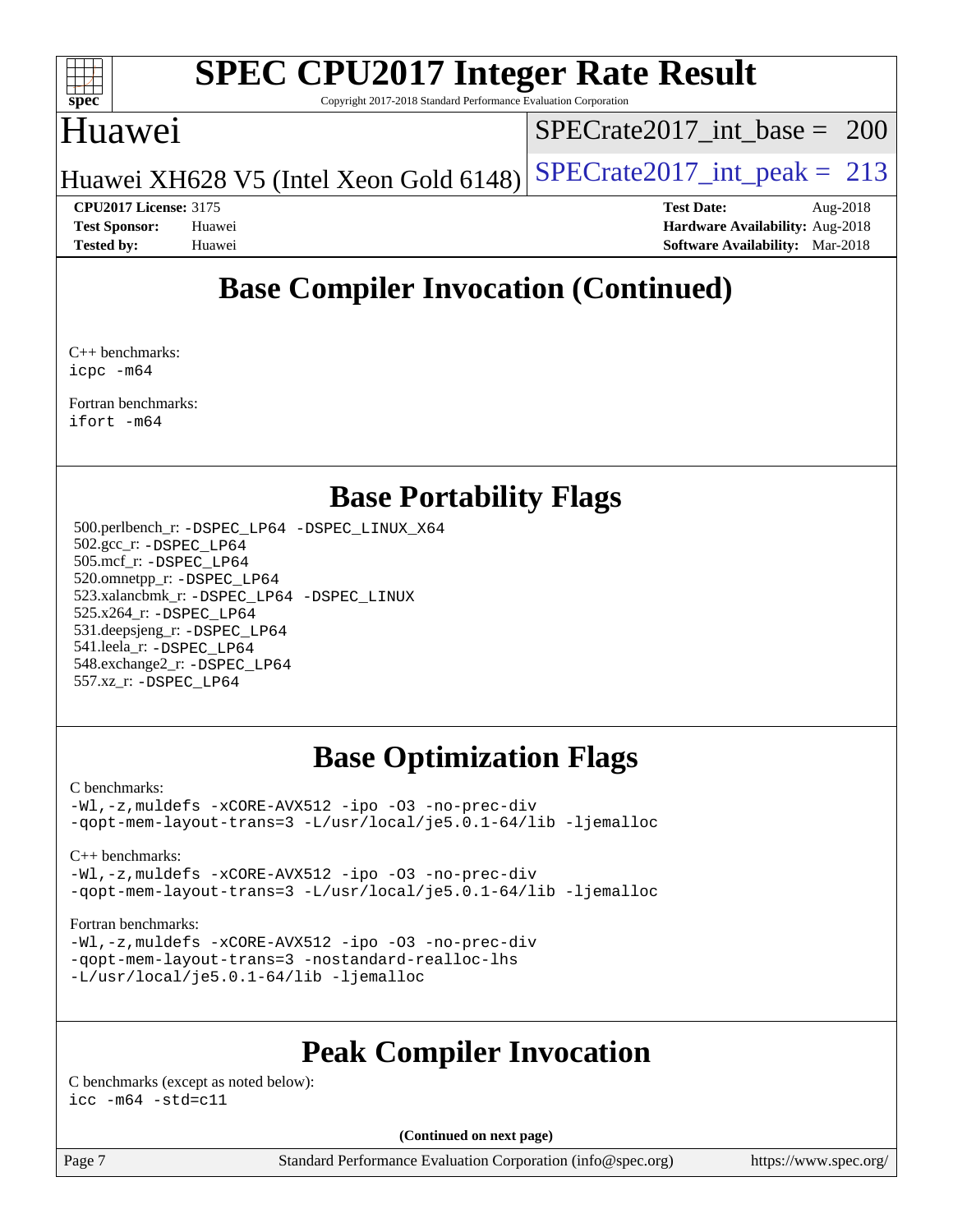

Copyright 2017-2018 Standard Performance Evaluation Corporation

## Huawei

[SPECrate2017\\_int\\_base =](http://www.spec.org/auto/cpu2017/Docs/result-fields.html#SPECrate2017intbase) 200

Huawei XH628 V5 (Intel Xeon Gold 6148) SPECrate  $2017$  int peak = 213

**[CPU2017 License:](http://www.spec.org/auto/cpu2017/Docs/result-fields.html#CPU2017License)** 3175 **[Test Date:](http://www.spec.org/auto/cpu2017/Docs/result-fields.html#TestDate)** Aug-2018 **[Test Sponsor:](http://www.spec.org/auto/cpu2017/Docs/result-fields.html#TestSponsor)** Huawei **[Hardware Availability:](http://www.spec.org/auto/cpu2017/Docs/result-fields.html#HardwareAvailability)** Aug-2018 **[Tested by:](http://www.spec.org/auto/cpu2017/Docs/result-fields.html#Testedby)** Huawei **[Software Availability:](http://www.spec.org/auto/cpu2017/Docs/result-fields.html#SoftwareAvailability)** Mar-2018

## **[Peak Compiler Invocation \(Continued\)](http://www.spec.org/auto/cpu2017/Docs/result-fields.html#PeakCompilerInvocation)**

502.gcc\_r: [icc -m32 -std=c11 -L/home/prasadj/specdev/IC18u2\\_Internal/lin\\_18\\_0\\_20180210/compiler/lib/ia32\\_lin](http://www.spec.org/cpu2017/results/res2018q4/cpu2017-20181025-09316.flags.html#user_peakCCLD502_gcc_r_intel_icc_a481ac844e7127046fad14d498c730a1848fa901fbbb2c3dfdd5e9fbbac777c8009953946d55d8b6afe8ed0da70dd2b4f8dedbdf7ab1ee211ba70d24a5d89f85)

[C++ benchmarks \(except as noted below\)](http://www.spec.org/auto/cpu2017/Docs/result-fields.html#CXXbenchmarksexceptasnotedbelow): [icpc -m64](http://www.spec.org/cpu2017/results/res2018q4/cpu2017-20181025-09316.flags.html#user_CXXpeak_intel_icpc_64bit_4ecb2543ae3f1412ef961e0650ca070fec7b7afdcd6ed48761b84423119d1bf6bdf5cad15b44d48e7256388bc77273b966e5eb805aefd121eb22e9299b2ec9d9)

523.xalancbmk\_r: [icpc -m32 -L/home/prasadj/specdev/IC18u2\\_Internal/lin\\_18\\_0\\_20180210/compiler/lib/ia32\\_lin](http://www.spec.org/cpu2017/results/res2018q4/cpu2017-20181025-09316.flags.html#user_peakCXXLD523_xalancbmk_r_intel_icpc_c6d030cd79af6ea7d6fb64c57e8fe7ae8fe0b96fc5a3b3f4a10e3273b3d7fa9decd8263f6330cef23f751cb093a69fae84a2bf4c243500a8eed069248128076f)

[Fortran benchmarks](http://www.spec.org/auto/cpu2017/Docs/result-fields.html#Fortranbenchmarks):

[ifort -m64](http://www.spec.org/cpu2017/results/res2018q4/cpu2017-20181025-09316.flags.html#user_FCpeak_intel_ifort_64bit_24f2bb282fbaeffd6157abe4f878425411749daecae9a33200eee2bee2fe76f3b89351d69a8130dd5949958ce389cf37ff59a95e7a40d588e8d3a57e0c3fd751)

## **[Peak Portability Flags](http://www.spec.org/auto/cpu2017/Docs/result-fields.html#PeakPortabilityFlags)**

 500.perlbench\_r: [-DSPEC\\_LP64](http://www.spec.org/cpu2017/results/res2018q4/cpu2017-20181025-09316.flags.html#b500.perlbench_r_peakPORTABILITY_DSPEC_LP64) [-DSPEC\\_LINUX\\_X64](http://www.spec.org/cpu2017/results/res2018q4/cpu2017-20181025-09316.flags.html#b500.perlbench_r_peakCPORTABILITY_DSPEC_LINUX_X64) 502.gcc\_r: [-D\\_FILE\\_OFFSET\\_BITS=64](http://www.spec.org/cpu2017/results/res2018q4/cpu2017-20181025-09316.flags.html#user_peakPORTABILITY502_gcc_r_file_offset_bits_64_5ae949a99b284ddf4e95728d47cb0843d81b2eb0e18bdfe74bbf0f61d0b064f4bda2f10ea5eb90e1dcab0e84dbc592acfc5018bc955c18609f94ddb8d550002c) 505.mcf\_r: [-DSPEC\\_LP64](http://www.spec.org/cpu2017/results/res2018q4/cpu2017-20181025-09316.flags.html#suite_peakPORTABILITY505_mcf_r_DSPEC_LP64) 520.omnetpp\_r: [-DSPEC\\_LP64](http://www.spec.org/cpu2017/results/res2018q4/cpu2017-20181025-09316.flags.html#suite_peakPORTABILITY520_omnetpp_r_DSPEC_LP64) 523.xalancbmk\_r: [-D\\_FILE\\_OFFSET\\_BITS=64](http://www.spec.org/cpu2017/results/res2018q4/cpu2017-20181025-09316.flags.html#user_peakPORTABILITY523_xalancbmk_r_file_offset_bits_64_5ae949a99b284ddf4e95728d47cb0843d81b2eb0e18bdfe74bbf0f61d0b064f4bda2f10ea5eb90e1dcab0e84dbc592acfc5018bc955c18609f94ddb8d550002c) [-DSPEC\\_LINUX](http://www.spec.org/cpu2017/results/res2018q4/cpu2017-20181025-09316.flags.html#b523.xalancbmk_r_peakCXXPORTABILITY_DSPEC_LINUX) 525.x264\_r: [-DSPEC\\_LP64](http://www.spec.org/cpu2017/results/res2018q4/cpu2017-20181025-09316.flags.html#suite_peakPORTABILITY525_x264_r_DSPEC_LP64) 531.deepsjeng\_r: [-DSPEC\\_LP64](http://www.spec.org/cpu2017/results/res2018q4/cpu2017-20181025-09316.flags.html#suite_peakPORTABILITY531_deepsjeng_r_DSPEC_LP64) 541.leela\_r: [-DSPEC\\_LP64](http://www.spec.org/cpu2017/results/res2018q4/cpu2017-20181025-09316.flags.html#suite_peakPORTABILITY541_leela_r_DSPEC_LP64) 548.exchange2\_r: [-DSPEC\\_LP64](http://www.spec.org/cpu2017/results/res2018q4/cpu2017-20181025-09316.flags.html#suite_peakPORTABILITY548_exchange2_r_DSPEC_LP64) 557.xz\_r: [-DSPEC\\_LP64](http://www.spec.org/cpu2017/results/res2018q4/cpu2017-20181025-09316.flags.html#suite_peakPORTABILITY557_xz_r_DSPEC_LP64)

## **[Peak Optimization Flags](http://www.spec.org/auto/cpu2017/Docs/result-fields.html#PeakOptimizationFlags)**

[C benchmarks](http://www.spec.org/auto/cpu2017/Docs/result-fields.html#Cbenchmarks):

 500.perlbench\_r: [-Wl,-z,muldefs](http://www.spec.org/cpu2017/results/res2018q4/cpu2017-20181025-09316.flags.html#user_peakEXTRA_LDFLAGS500_perlbench_r_link_force_multiple1_b4cbdb97b34bdee9ceefcfe54f4c8ea74255f0b02a4b23e853cdb0e18eb4525ac79b5a88067c842dd0ee6996c24547a27a4b99331201badda8798ef8a743f577) [-prof-gen](http://www.spec.org/cpu2017/results/res2018q4/cpu2017-20181025-09316.flags.html#user_peakPASS1_CFLAGSPASS1_LDFLAGS500_perlbench_r_prof_gen_5aa4926d6013ddb2a31985c654b3eb18169fc0c6952a63635c234f711e6e63dd76e94ad52365559451ec499a2cdb89e4dc58ba4c67ef54ca681ffbe1461d6b36)(pass 1) [-prof-use](http://www.spec.org/cpu2017/results/res2018q4/cpu2017-20181025-09316.flags.html#user_peakPASS2_CFLAGSPASS2_LDFLAGS500_perlbench_r_prof_use_1a21ceae95f36a2b53c25747139a6c16ca95bd9def2a207b4f0849963b97e94f5260e30a0c64f4bb623698870e679ca08317ef8150905d41bd88c6f78df73f19)(pass 2) [-ipo](http://www.spec.org/cpu2017/results/res2018q4/cpu2017-20181025-09316.flags.html#user_peakPASS1_COPTIMIZEPASS2_COPTIMIZE500_perlbench_r_f-ipo) [-xCORE-AVX512](http://www.spec.org/cpu2017/results/res2018q4/cpu2017-20181025-09316.flags.html#user_peakPASS2_COPTIMIZE500_perlbench_r_f-xCORE-AVX512) [-O3](http://www.spec.org/cpu2017/results/res2018q4/cpu2017-20181025-09316.flags.html#user_peakPASS1_COPTIMIZEPASS2_COPTIMIZE500_perlbench_r_f-O3) [-no-prec-div](http://www.spec.org/cpu2017/results/res2018q4/cpu2017-20181025-09316.flags.html#user_peakPASS1_COPTIMIZEPASS2_COPTIMIZE500_perlbench_r_f-no-prec-div) [-qopt-mem-layout-trans=3](http://www.spec.org/cpu2017/results/res2018q4/cpu2017-20181025-09316.flags.html#user_peakPASS1_COPTIMIZEPASS2_COPTIMIZE500_perlbench_r_f-qopt-mem-layout-trans_de80db37974c74b1f0e20d883f0b675c88c3b01e9d123adea9b28688d64333345fb62bc4a798493513fdb68f60282f9a726aa07f478b2f7113531aecce732043) [-fno-strict-overflow](http://www.spec.org/cpu2017/results/res2018q4/cpu2017-20181025-09316.flags.html#user_peakEXTRA_OPTIMIZE500_perlbench_r_f-fno-strict-overflow) [-L/usr/local/je5.0.1-64/lib](http://www.spec.org/cpu2017/results/res2018q4/cpu2017-20181025-09316.flags.html#user_peakEXTRA_LIBS500_perlbench_r_jemalloc_link_path64_4b10a636b7bce113509b17f3bd0d6226c5fb2346b9178c2d0232c14f04ab830f976640479e5c33dc2bcbbdad86ecfb6634cbbd4418746f06f368b512fced5394) [-ljemalloc](http://www.spec.org/cpu2017/results/res2018q4/cpu2017-20181025-09316.flags.html#user_peakEXTRA_LIBS500_perlbench_r_jemalloc_link_lib_d1249b907c500fa1c0672f44f562e3d0f79738ae9e3c4a9c376d49f265a04b9c99b167ecedbf6711b3085be911c67ff61f150a17b3472be731631ba4d0471706)

 502.gcc\_r: [-Wl,-z,muldefs](http://www.spec.org/cpu2017/results/res2018q4/cpu2017-20181025-09316.flags.html#user_peakEXTRA_LDFLAGS502_gcc_r_link_force_multiple1_b4cbdb97b34bdee9ceefcfe54f4c8ea74255f0b02a4b23e853cdb0e18eb4525ac79b5a88067c842dd0ee6996c24547a27a4b99331201badda8798ef8a743f577) [-prof-gen](http://www.spec.org/cpu2017/results/res2018q4/cpu2017-20181025-09316.flags.html#user_peakPASS1_CFLAGSPASS1_LDFLAGS502_gcc_r_prof_gen_5aa4926d6013ddb2a31985c654b3eb18169fc0c6952a63635c234f711e6e63dd76e94ad52365559451ec499a2cdb89e4dc58ba4c67ef54ca681ffbe1461d6b36)(pass 1) [-prof-use](http://www.spec.org/cpu2017/results/res2018q4/cpu2017-20181025-09316.flags.html#user_peakPASS2_CFLAGSPASS2_LDFLAGS502_gcc_r_prof_use_1a21ceae95f36a2b53c25747139a6c16ca95bd9def2a207b4f0849963b97e94f5260e30a0c64f4bb623698870e679ca08317ef8150905d41bd88c6f78df73f19)(pass 2) [-ipo](http://www.spec.org/cpu2017/results/res2018q4/cpu2017-20181025-09316.flags.html#user_peakPASS1_COPTIMIZEPASS2_COPTIMIZE502_gcc_r_f-ipo) [-xCORE-AVX512](http://www.spec.org/cpu2017/results/res2018q4/cpu2017-20181025-09316.flags.html#user_peakPASS2_COPTIMIZE502_gcc_r_f-xCORE-AVX512) [-O3](http://www.spec.org/cpu2017/results/res2018q4/cpu2017-20181025-09316.flags.html#user_peakPASS1_COPTIMIZEPASS2_COPTIMIZE502_gcc_r_f-O3) [-no-prec-div](http://www.spec.org/cpu2017/results/res2018q4/cpu2017-20181025-09316.flags.html#user_peakPASS1_COPTIMIZEPASS2_COPTIMIZE502_gcc_r_f-no-prec-div) [-qopt-mem-layout-trans=3](http://www.spec.org/cpu2017/results/res2018q4/cpu2017-20181025-09316.flags.html#user_peakPASS1_COPTIMIZEPASS2_COPTIMIZE502_gcc_r_f-qopt-mem-layout-trans_de80db37974c74b1f0e20d883f0b675c88c3b01e9d123adea9b28688d64333345fb62bc4a798493513fdb68f60282f9a726aa07f478b2f7113531aecce732043) [-L/usr/local/je5.0.1-32/lib](http://www.spec.org/cpu2017/results/res2018q4/cpu2017-20181025-09316.flags.html#user_peakEXTRA_LIBS502_gcc_r_jemalloc_link_path32_e29f22e8e6c17053bbc6a0971f5a9c01a601a06bb1a59df2084b77a2fe0a2995b64fd4256feaeea39eeba3aae142e96e2b2b0a28974019c0c0c88139a84f900a) [-ljemalloc](http://www.spec.org/cpu2017/results/res2018q4/cpu2017-20181025-09316.flags.html#user_peakEXTRA_LIBS502_gcc_r_jemalloc_link_lib_d1249b907c500fa1c0672f44f562e3d0f79738ae9e3c4a9c376d49f265a04b9c99b167ecedbf6711b3085be911c67ff61f150a17b3472be731631ba4d0471706)

505.mcf\_r: basepeak = yes

 $525.x264$ \_r: basepeak = yes

**(Continued on next page)**

Page 8 Standard Performance Evaluation Corporation [\(info@spec.org\)](mailto:info@spec.org) <https://www.spec.org/>